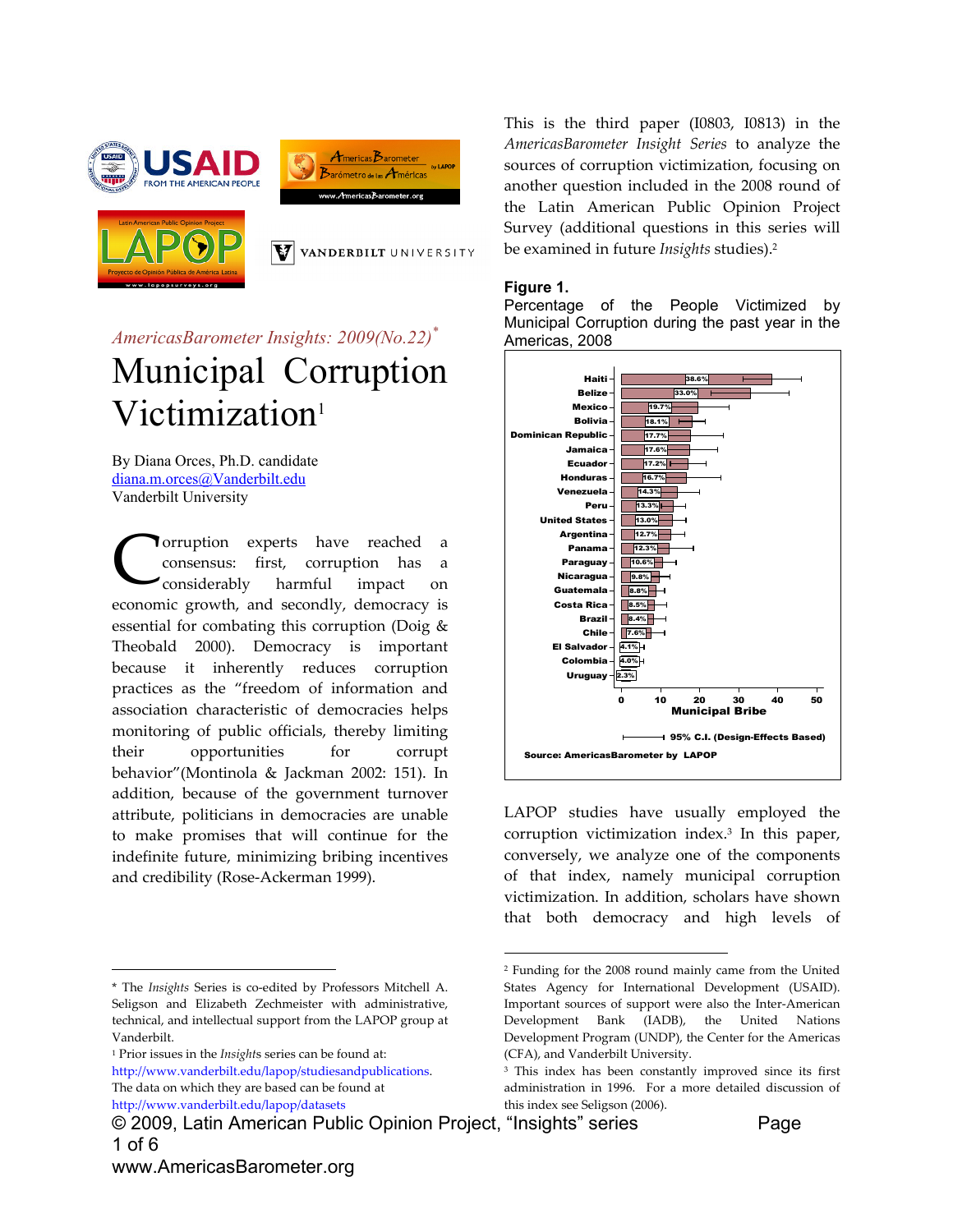development matter for corruption mitigation as both are theoretically and empirically intertwined. In order to keep this report brief and gain a deeper understanding of what is the impact of some national level characteristics on this type of corruption, in here, we examine specifically the effect of democracy.

This survey involved face-to-face interviews conducted in 22 nations in Latin America and the Caribbean, and a web survey in the United States (this question was not asked in Canada). A total of 36,021 probabilistically selected respondents were asked the following question:

**EXC11**. During the past year did you have any official dealings in the municipality/local government? [If "yes"], during the past year, to process any kind of document (like a license, for example), did you have to pay any money above that which is required by law?

Due to the fact that this question asks first if the respondent did any official dealings in the local government during the last year, the sample was reduced to 8928. Only if the response was affirmative did the interviewer continue with the following section of this question. For that reason, the analysis carried out in this paper focuses mainly on the subset of individuals who responded "yes" to this question and percentages reported here represent that subset of individuals, not the sample as a whole.

Figure 1 shows the percentages of people asked to pay a bribe to process documents of any kind by the local government. More specifically, a wide range of municipal corruption victimization occurs across countries. Haiti and Belize are countries that emerge with significantly higher percentages, 38.6% and 33% respectively, of people having been victimized by the local government. At the other extreme, Uruguay (2.3%), Colombia (4%), and El Salvador (4.1%) demonstrate a very low percentage of people having been victimized by local corruption.

How much of the variation of municipal corruption victimization is explained by the socio‐economic and demographic characteristics of the populations of these countries? To simplify the answer to this question, the United States was removed from the sample in order to avoid any statistical biases given that this case has an exceedingly high level of socio‐economic development compared to the other countries and may drive the results of the analysis.

#### **Figure 2.**

Percentage of People Victimized by Municipal Corruption during the past year Taking into Account Individual Characteristics in the Americas, 2008.



Figure 2 shows similar results as the previous figure after controlling for gender, age, education, wealth, and size of city/town. The percentages of people being victimized by municipal corruption across the Americas vary only by a few percentages higher or lower from

© 2009, Latin American Public Opinion Project, "Insights" series Page 2 of 6 www.AmericasBarometer.org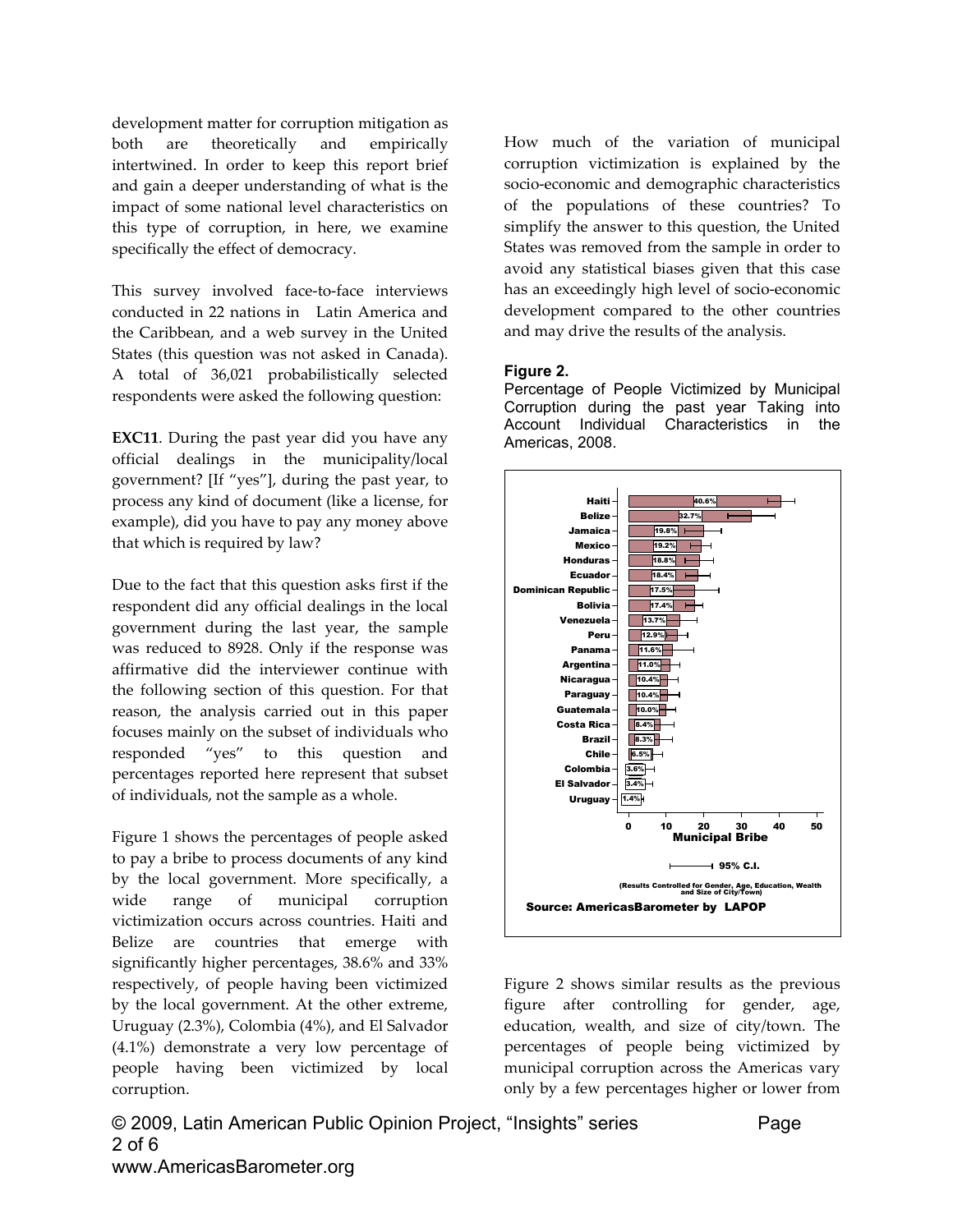the uncontrolled results. Haiti (40.6%) and Belize (32.7%) continue to experience the highest percentages of corruption victimization by local governments, whereas Colombia, El Salvador and Uruguay show the lowest percentages with 3.6, 3.4, and 1.4 percent respectively.

### Do Contextual Factors Matter?

Given the previously stated theoretical connection between democracy and corruption, we test whether the level of democracy in the country is related to our municipal corruption victimization question. In a multi‐level analysis we find that in addition to individual‐level characteristics, the level of democracy indeed matters for municipal corruption across the Americas. Figure 3 shows the effects of both individual‐level characteristics and the level of democracy, measured by the freedom house index 20074, on the probability of being asked a bribe by the municipality or local government (among the subset of respondents who indicated that they had official dealings with that government). Each variable included in the analysis is listed on the vertical (y) axis. The impact of each of those variables on experience with local government corruption is shown graphically by a dot, which if located to the right of the vertical "0" line indicates a positive effect, and if to the left of the "0" line a negative effect. If the effects are statistically significant, they are shown by confidence interval lines stretching to the left and right of each dot that do not overlap the vertical "0" line (at .05 or better). If they overlap the vertical line, the effects are statistically insignificant. The relative strength of each variable is indicated by standardized coefficients.

 $\overline{a}$ 

#### **Figure 3.**

A Multilevel Analysis of the Determinants of Municipal Corruption Victimization in the Americas: The Impact of Freedom House Index, 2008



Figure 3 shows that individual characteristics as well as the level of democracy matter in determining the likelihood of citizens being victimized by the municipality or local government. Individuals who live in metropolitan areas and larger cities are more likely to be victims of municipal corruption. This finding is not surprising as people in urban areas are more likely to process documents and carry out transactions than those in rural areas, consequently increasing their chances of becoming victims of corruption. On the other hand, females and older people are less likely to be victims of municipal corruption. When comparing these results to those of previous reports in this series related to corruption victimization by the police and public officials, citizens with these similar characteristics are more likely to be victims. One difference, however, is that older individuals are less likely to be victims of corruption by the police and by the local government, whereas in the case of corruption by a public employee, age has no clear relationship.

<sup>4</sup> Freedom House Index 2007 is a composite measure of a country's level of democracy. It includes two measures of democracy: *political rights* and *civil liberties.* Both measures contain numerical ratings between 1 and 7 for each country with 1 indicating the "most free" and 7 the "least free." In this short report, both measures were inverted and combined into an index with lower values indicating "less free" and higher "more free."

<sup>© 2009,</sup> Latin American Public Opinion Project, "Insights" series Page 3 of 6 www.AmericasBarometer.org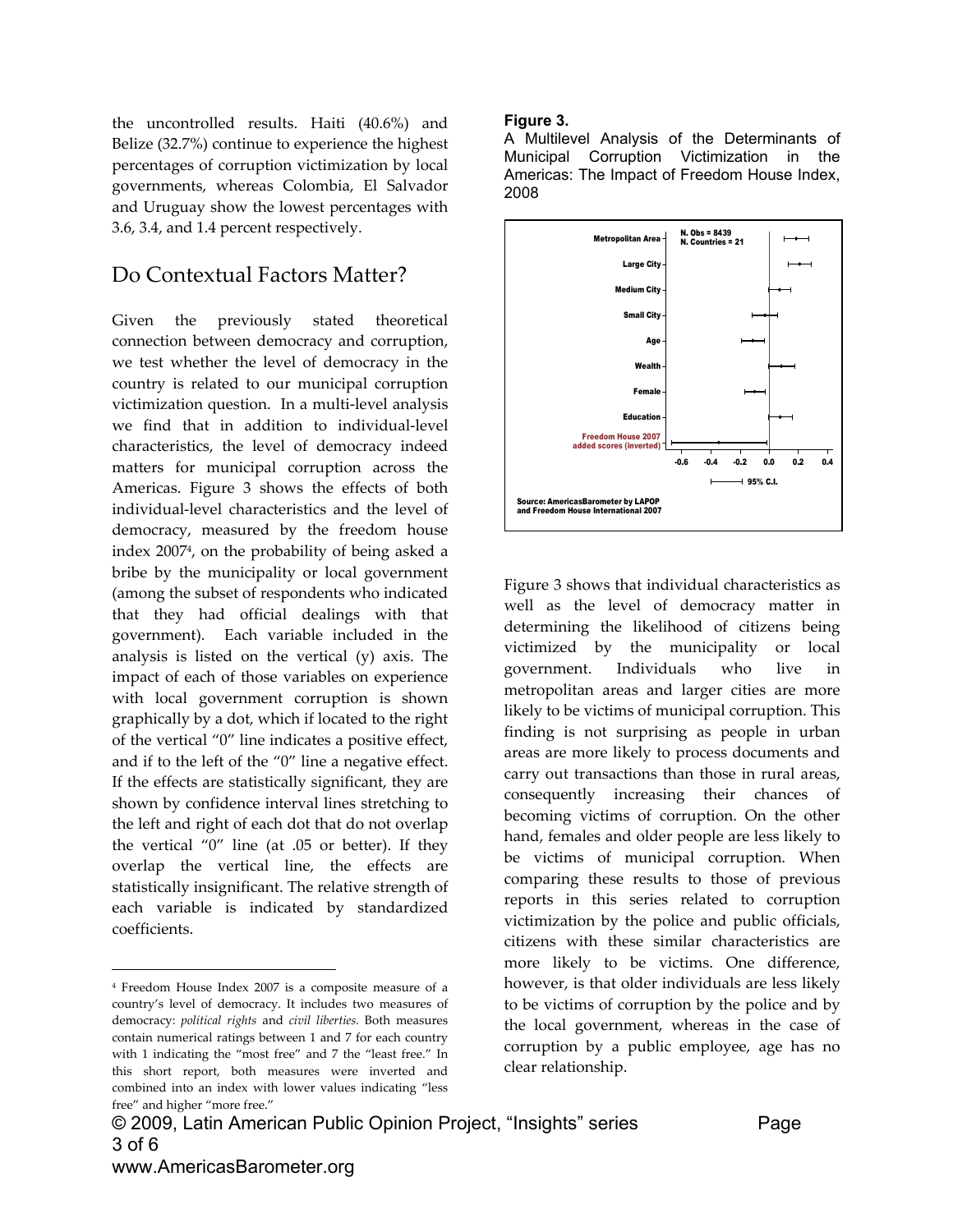Returning now to national-level characteristics, we find that the level of democracy, measured by the Freedom House Index 2007 (scored so that a higher number indicated greater democracy), decreases the probability of corruption victimization by the municipality or local government. In other words, individuals who live in democracies that are more consolidated are significantly less likely to be victimized by corruption compared to those who live in less free societies. The significance of the national context is underscored in more detail in Figure 4. The lower the level of democracy, the more likely our analysis predicts that the average citizen is to become a victim of municipal corruption. For instance, Haiti is the country that shows by far the highest probability of corruption victimization by a municipality or local government and is the country with the lowest level of democracy.5 Interestingly enough, Haiti, a country where corruption is endemic and continues to harm Haiti's political and economic development, scores similarly low on other national level characteristics, such as economic development measured by GDP and socio‐economic development measured by the Human Development Index. In previous reports on corruption in this series, Haiti persistently suffered from the highest corruption victimization by the police and by a public employee, factors that were associated with lower economic and socio‐economic development compared to the other countries in the sample. According to Transparency International's Corruption Perceptions Index, Haiti was ranked 177 out of 180 countries in terms of that organizations corruption perception index.6 At the other extreme,

 $\overline{a}$ 

© 2009, Latin American Public Opinion Project, "Insights" series Page 4 of 6 www.AmericasBarometer.org

 $\overline{a}$ 

Uruguay, Chile, and Costa Rica exhibit the lowest probability of municipal corruption victimization and are also the most consolidated democracies in the region.

#### **Figure 4.**

The Impact of Democracy on Municipal Corruption Victimization in Latin America and the Caribbean, 2008 $'$ 



For instance, Uruguay, Chile, and Costa Rica are considered "free" by the Freedom House organization with scores of 1 in both political rights and civil liberties, indicating the highest level on these indicators. As previously indicated, in this report these values were recoded, combined, and inverted so that higher values indicate higher levels of democracy. Taking all these results together, our analyses suggest that if a citizen from Haiti or Venezuela with a given set of socio-economic characteristics were to move to Uruguay, Chile, or Costa Rica, *ceteris paribus*, and none of his/her individual characteristics were to change, the probability of this person being asked a bribe by

<sup>5</sup> According to Freedom House, Haiti, a country of around 9 million inhabitants is considered *partly free* with a score of 4 in political rights and 5 in civil liberties, which denotes less political rights and civil liberties. It is worth noting that in this report we recoded these values, combined them, and inverted them, so that lower values indicate "less free" and higher values "more free." For more information, see www.freedoomhouse.org

<sup>6</sup> www.transparency.org

<sup>7</sup> The point estimate differences between countries in Figure 2 and 4 are explained partly by the fact that Figure 2 controls for individual level characteristics while Figure 4 takes into account the level of democracy measured by the Freedom House Index (inverted), a national level characteristic.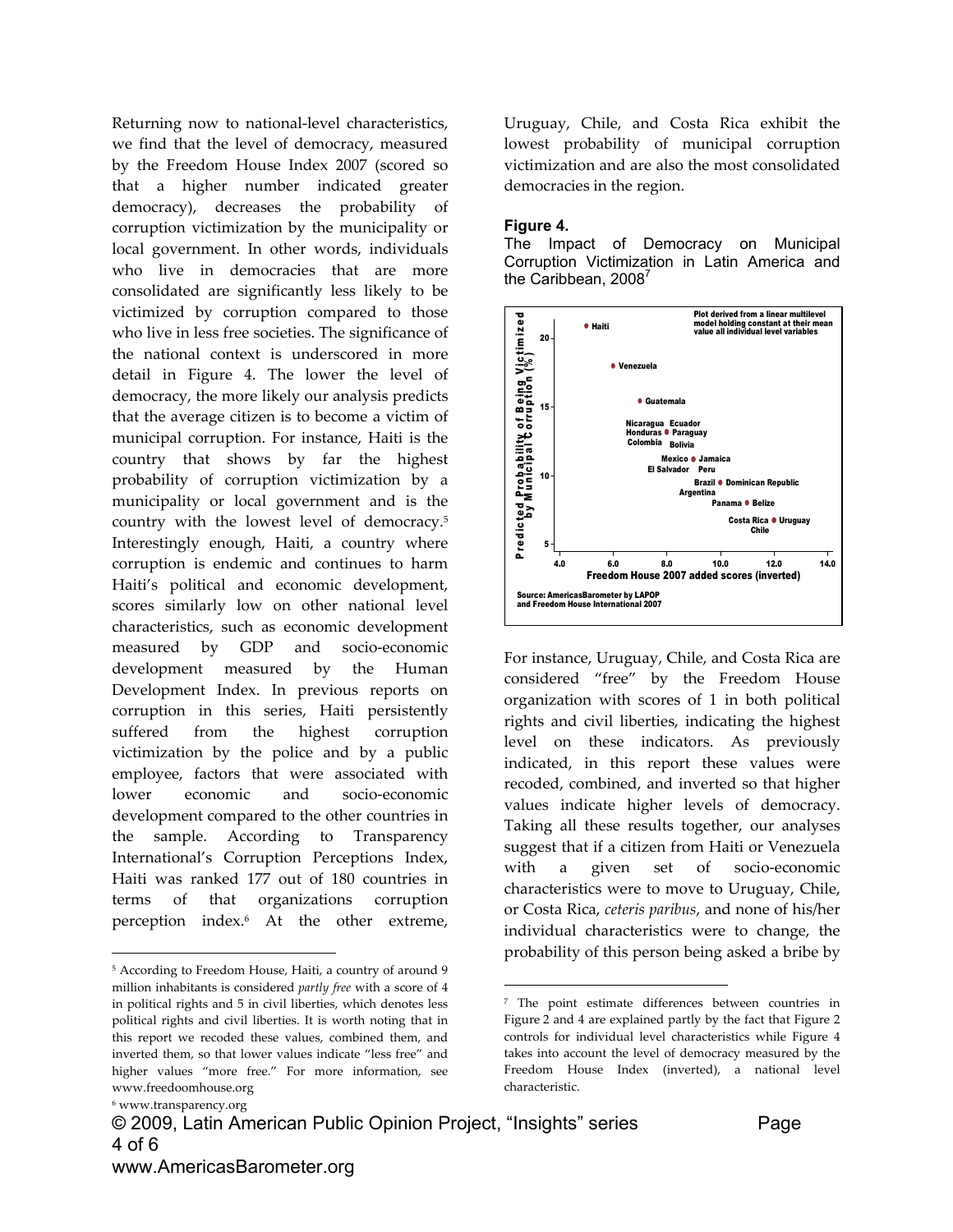a municipality or local government would be at least 15 percentage points lower than if this individual were to remain in Haiti or Venezuela.

## Programs and Policy Implications

Corruption is one of the most serious and ubiquitous problems in emerging democracies, not only because of its recognized harmful effects on economic growth, but also because it erodes belief in the legitimacy of the political system (Seligson 2002). However, scholars have reached a consensus that democracy is essential for combating corruption (Doig & Theobald 2000). In this short paper, we indeed found just that; democracy is an important factor that explains lower municipal corruption.

Individuals living in more consolidated democracies are less likely to be victims of corruption, whereas the probability is remarkably higher for the average citizen in less free countries. For instance, when examining carefully each of the indicators of Freedom House Index: political rights and civil liberties, more consolidated democracies, such as Uruguay, Chile, and Costa Rica score continually higher on these indicators compared to less free countries, such as Haiti and Venezuela. In addition, we found that individuals' characteristics explain their propensity to be victims of municipal corruption. Those who are younger, residing in urban areas and males, are more likely to be victims of municipal corruption; perhaps as such individuals are more likely to require municipal services than do older people, those residing in rural areas and females, being more exposed to instances of municipal corruption.

As we mentioned at the beginning of this report, democracy is important for corruption mitigation as democracy's attributes of freedom of information and association facilitates the monitoring of public officials by the public, by advocacy and interest groups, and by other political elites. In this case, a greater level of freedom of information likely increases monitoring of public officials at the local level. Similarly, democracy's government turnover characteristics reduce the credibility with which politicians can make promises that will continue in the future. Municipalities' authorities in democracies are also constrained in their ability to carry out acts of corruption as they know that they can and probably will be removed from power. Therefore, we conclude that political competition at different levels of government is essential for combating corruption (Hiskey 1999).

In that sense, anti-corruption programs are likely to be most successful when governments in collaboration with the international community aim at encouraging political competition through participation and freedom of information within democratic contexts that are otherwise weak and lacking such qualities. Conceivably, one example of such efforts would be to increase support for "Transparency Internationalʹs public education and information role in publicizing individual countriesʹ track records on corruption" (Kaufmann 1997: 130). In addition, democracy programs should focus on educating the citizenry as to deepen their understanding of democracy's virtues, one of which is its significant negative effect on corruption. Presumably such knowledge will motivate and train individuals to monitor public officials in this regard. In conclusion, anticorruption and democracy programs need to address more effectively freedom of information and ensure the protection of political rights and civil liberties to reduce corruption activity.

#### **References**

- Doig A, Theobald R, eds. 2000. *Corruption and Democratisation*. London and Portland, OR: Frank Cass
- Hiskey J. 1999. *Does Democracy Matter? Electoral Competition and Local Development in Mexico*. Ph.D. Dissertation. Department

© 2009, Latin American Public Opinion Project, "Insights" series Page 5 of 6 www.AmericasBarometer.org